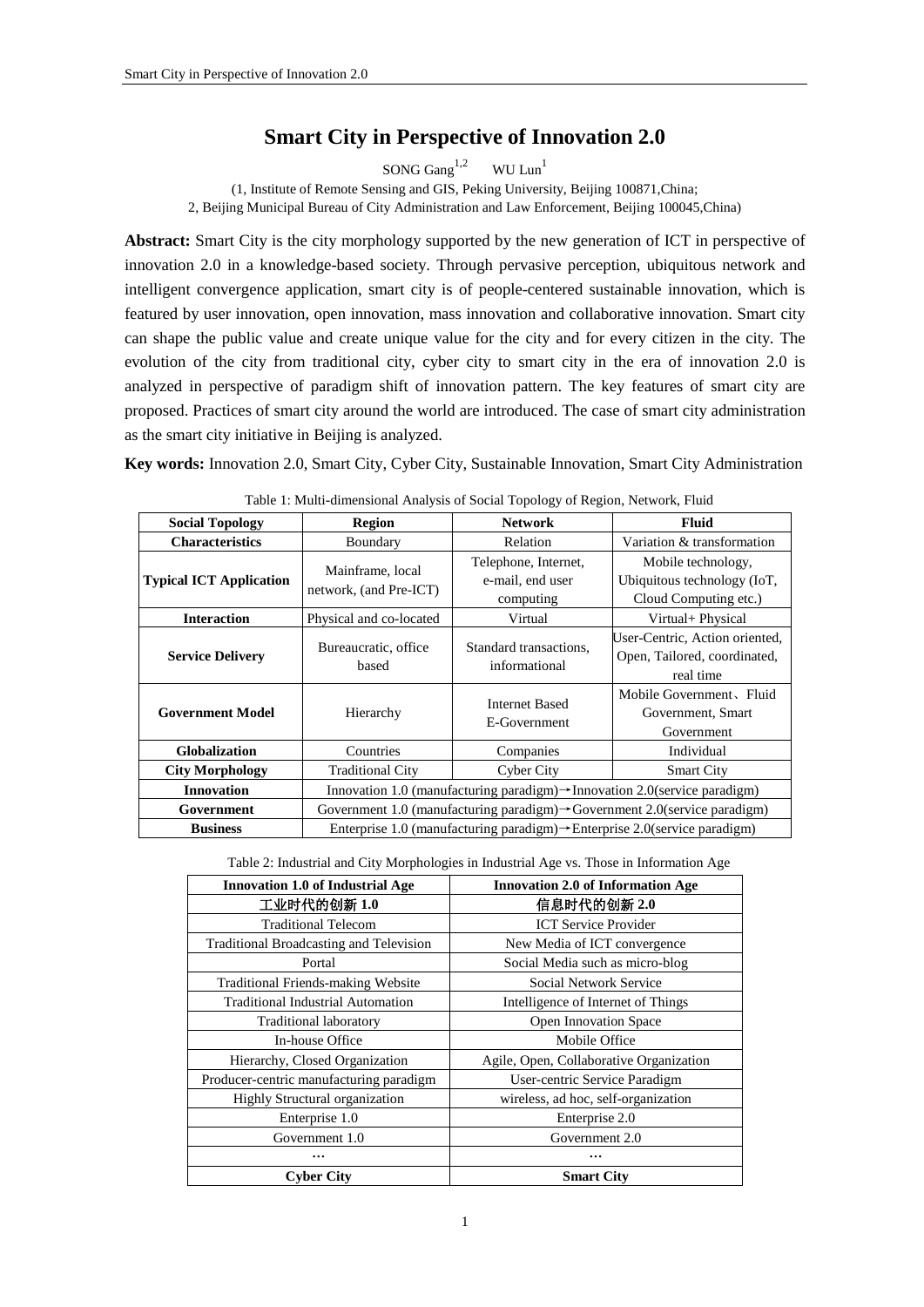# 创新 **2.0** 视野下的智慧城市

## 宋刚 1,2, 邬伦 1

(1、北京大学遥感与地理信息系统研究所 北京 100871

2、 北京市城市管理综合行政执法局 北京 100045)

摘要:智慧城市是新一代信息技术支撑、知识社会下一代创新(创新 2.0)环境下的城市形态。智慧城市通过 全面智能的感知、宽带泛在的互联以及智能融合的应用,实现以用户创新、开放创新、大众创新、协同创新为特 征的可持续创新。智慧城市强调服务导向、以人为本,为城市及生活其间的每一位市民塑造公共价值并创造独特 价值。本文从创新范式转变的角度对创新 2.0 时代从传统城市、数字城市到智慧城市的城市形态演变进行了分析, 总结了智慧城市的特征,介绍了国际上智慧城市的实践,并以北京智慧城管建设为例介绍了北京市在智慧城市方 面的探索。

关键词: 创新 2.0; 智慧城市; 数字城市; 可持续创新; 智慧城管

## 一、引言 Ⅰ **Introduction**

信息化与全球化、城市化一起被称为重塑现代社会的三大力量<sup>[1]</sup>。信息通信技术(ICT)的 融合与发展推动了创新的民主化进程,加速了创新由生产范式向服务范式的转变[2]。以用户为中 心、社会为舞台的面向知识社会、以人为本的下一代创新,即创新 2.0 正逐步浮现[3],并进一步 推动了生活方式、工作方式、组织方式与社会形态的深刻变革[4]。

快速城市化进程给城市规划、建设、运行和发展带来一系列问题,导致城市经济发展失调、 环境建设失衡、社会管理失稳,城市运行失序。数字城市在利用现代信息技术解决城市建设和管 理中的各类问题、支撑城市科学发展方面发挥了举足轻重的作用,但仍然存在许多瓶颈,面临诸 多难题。创新 2.0,伴随着新一代信息技术的兴起,给数字城市的发展与演进带来了新的机遇和 挑战。充分利用以物联网、云计算为代表的新一代信息技术,把握知识社会环境下以人为本的创 新 2.0 机遇,将为我们破解城市发展与社会管理难题开辟新路径,提供新视野。新一代信息技术 支撑、知识社会创新 2.0 环境下的智慧城市是数字城市以后信息化城市发展的高级形态。智慧城 市通过全面智能的感知、宽带泛在的互联以及智能融合的应用,培育面向知识社会的用户创新、 开放创新、大众创新、协同创新环境,通过以人为本的可持续创新实现从传统城市、数字城市向 智慧城市的演进。

## 二、新一代信息技术与社会发展

### Ⅱ **The New Generation of Information Technology and Social Development**

以移动技术为代表的信息通信技术的融合与发展,为普适计算、泛在网络、随时随地随意的 在线连接、通信和交互提供了可能<sup>[5]</sup>。移动泛在技术进一步与智能识别、传感等技术融合,为无 所不在的智能、无所不在的感知拓展了空间,催生了以物联网、云计算为代表的新一代信息技术 [6]。新一代信息技术应用通过传感器、射频识别技术(RFID)、3S(GIS、GPS、RS)等技术, 实时采集任何需要监控、连接、互动的物体或过程,采集其声、光、热、电、力学、化学、生物、 位置等各种需要的信息,并基于泛在网络及云计算实现物与物、物与人的泛在连接与感知、识别、 分析、交互与管理。以物联网、云计算为代表的新一代信息技术展现了一个充满智能化的世界, 也是建设可持续创新智慧城市的必备技术基础。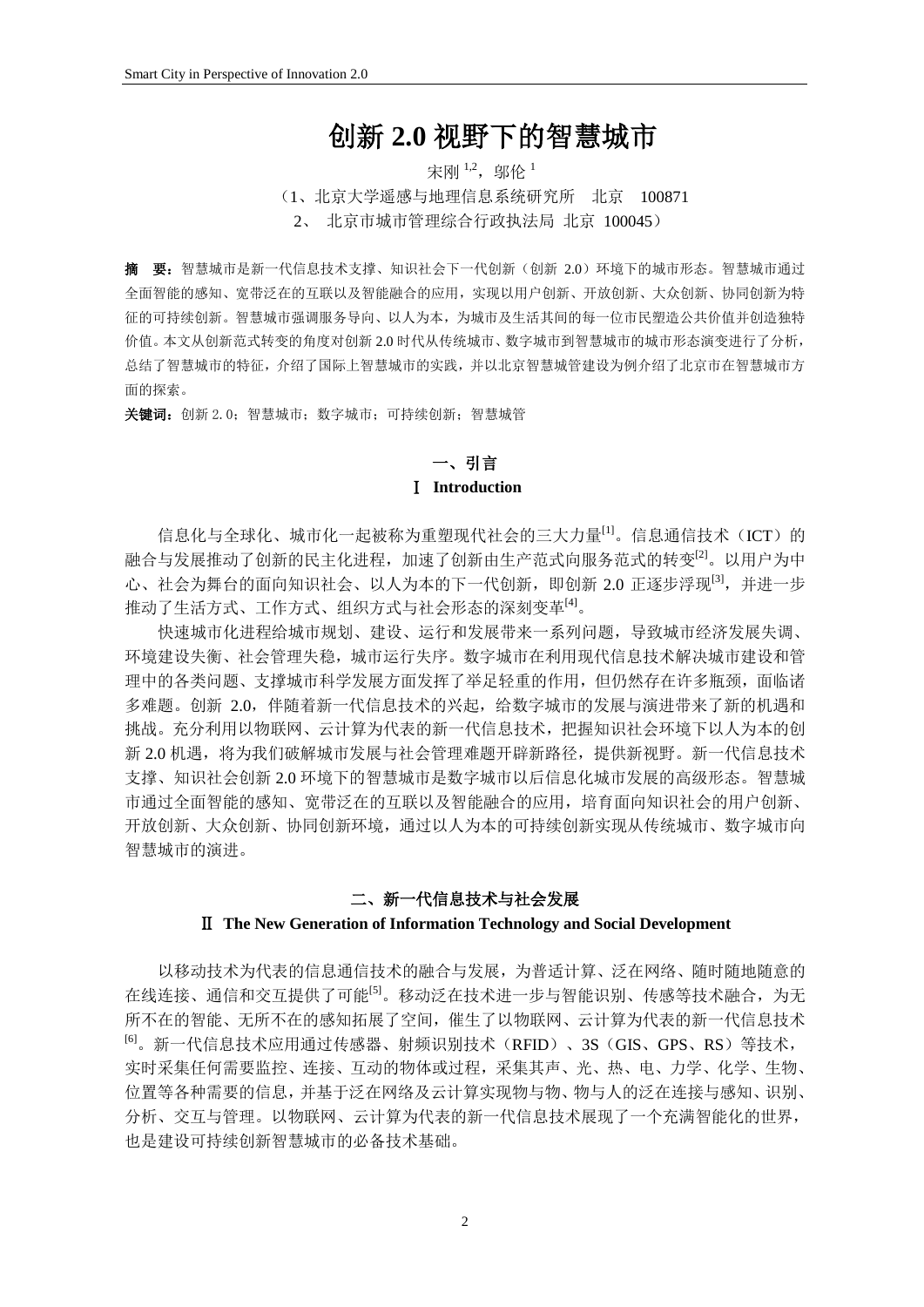信息技术发展与全球化、城市化的互动不仅重塑了城市空间[7],也推动了网络帝国的崛起、 再造了流的空间<sup>[8]</sup>,传统的社会组织及其活动边界正在消融<sup>[9]</sup>。在 Castells 关于信息社会<sup>[7,8]</sup>及 Mol 和 Law 关于社会拓扑学<sup>[10]</sup>等研究的基础上,通过对移动泛在技术在政府组织中应用的分析,地 域、网络、流体三种社会拓扑结构与三代信息通讯技术发展的参考模型被提出(参见表 1 的前六 行)<sup>[9]</sup>。以移动技术、物联网、云计算为代表的新一代信息技术的应用推动了创新形态的嬗变, 带动了企业、政府组织形态以及社会形态由生产范式向服务范式的转变,重塑了个体在全球化中 的力量<sup>[11]</sup>,也必将推动城市形态的进一步演变。

| 社会拓朴                                         | 地域                                                                                                                                     | -- 57 --<br>网络                                               | 流体                                                                                                       |
|----------------------------------------------|----------------------------------------------------------------------------------------------------------------------------------------|--------------------------------------------------------------|----------------------------------------------------------------------------------------------------------|
| <b>Social Topology</b>                       | <b>Region</b>                                                                                                                          | <b>Network</b>                                               | Fluid                                                                                                    |
| 特征                                           | 边界                                                                                                                                     | 关系                                                           | 变化和转型                                                                                                    |
| <b>Characteristics</b>                       | Boundary                                                                                                                               |                                                              | Variation & transformation                                                                               |
| 典型信息通信技术应用<br><b>Typical ICT Application</b> | 主机、局域网<br>(以及前 ICT 时代)<br>Mainframe, local<br>network, (and Pre-ICT)                                                                   | 电话、互联网<br>Telephone, Internet, e-mail,<br>end user computing | 移动、泛在技术(物联网、云<br>计算等)<br>Mobile technology, Ubiquitous<br>technology (IoT, Cloud<br>Computing etc.)      |
| 交互                                           | 物质、同一地点                                                                                                                                | 虚拟                                                           | 虚拟+物质                                                                                                    |
| <b>Interaction</b>                           | Physical and co-located                                                                                                                | Virtual                                                      | Virtual+ Physical                                                                                        |
| 服务提供<br><b>Service Delivery</b>              | 官僚制、基于办公室<br>Bureaucratic, office<br>based                                                                                             | 标准"交易"、信息的<br>Standard transactions,<br>informational        | 用户中心、行动导向、开放、<br>定制、协同、实时<br>User-Centric, Action oriented,<br>Open, Tailored, coordinated,<br>real time |
| 政务模式<br><b>Government Model</b>              | 科层制<br>Hierarchy                                                                                                                       | 传统电子政府<br><b>Internet Based</b><br>E-Government              | 移动政府、流畅政府、智慧政<br>府<br>Mobile Government, Fluid<br>Government, Smart<br>Government s                      |
| 全球化                                          | 国家                                                                                                                                     | 企业                                                           | 个人                                                                                                       |
| <b>Globalization</b>                         | Countries                                                                                                                              | Companies                                                    | Individual                                                                                               |
| 城市形态                                         | 传统城市<br>数字城市                                                                                                                           |                                                              | 智慧城市                                                                                                     |
| City                                         | <b>Traditional City</b><br>Cyber City                                                                                                  |                                                              | Smart City                                                                                               |
| 创新形态<br><b>Innovation</b>                    | 创新1.0(生产范式)→以用户为中心,以人为本,服务导向→创新2.0(服务范式)<br>Innovation 1.0 (manufacturing paradigm) $\rightarrow$ Innovation 2.0 (service paradigm)    |                                                              |                                                                                                          |
| 政府形态<br>Government                           | 政府1.0(生产范式)→以用户为中心,以人为本,服务导向→政府2.0(服务范式)<br>Government 1.0 (manufacturing paradigm) $\rightarrow$ Government 2.0 (service paradigm)    |                                                              |                                                                                                          |
| 企业形态<br><b>Business</b>                      | 企业1.0 (生产范式) →以用户为中心,以人为本,服务导向→企业2.0 (服务范式)<br>Enterprise 1.0 (manufacturing paradigm) $\rightarrow$ Enterprise 2.0 (service paradigm) |                                                              |                                                                                                          |

表 1 地域、网络、流体社会拓扑结构多维度分析 Table 1: Multi-dimensional Analysis of Social Topology of Region, Network, Fluid

# 三、创新 2.0:面向知识社会的下一代创新

#### Ⅲ **Innovation 2.0: The Next Generation of Innovation in a Knowledge-based Society**

信息通信技术的融合与发展,推动了信息共享与知识扩散,带动了创新民主化进程和知识社 会的形成。知识社会形态下,传统意义实验室的边界及创新活动的边界也正在消融,以生产者为 中心的创新模式正在向以用户为中心的创新模式转变[2]。创新 2.0 正将城市重塑为一个开放的创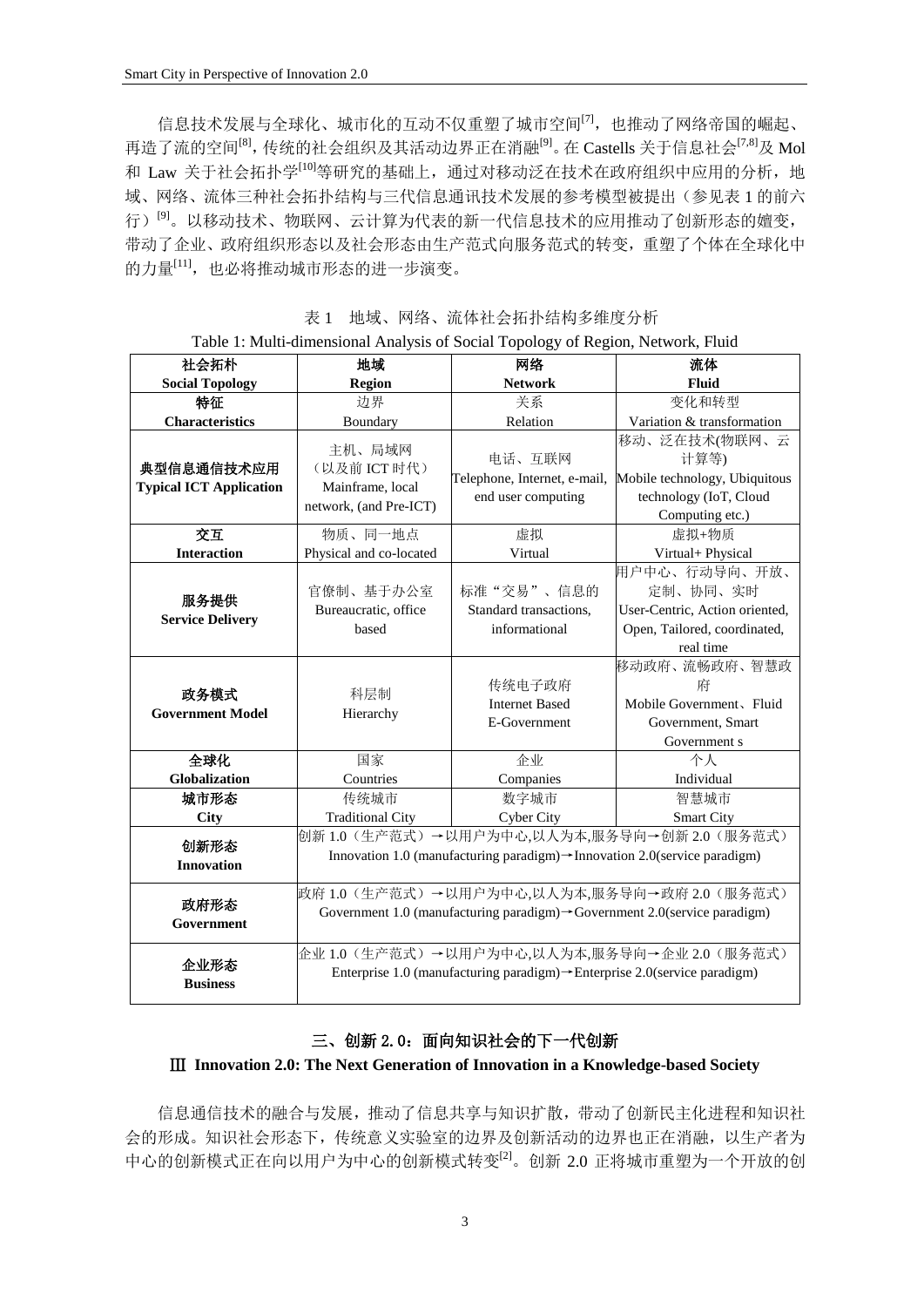新空间<sup>[12]</sup>。创新 2.0 不仅是以复杂性科学视角对 ICT 融合背景下科技创新的重新审视, 也是一种 适应知识社会的,以用户为中心、以社会实践为舞台,以大众创新、共同创新、开放创新为特点 的用户参与的创新形态;从更宏观的视角看待,它更是知识社会条件下的创新民主化展现<sup>[3]</sup>。知 识社会环境下的科学 2.0、技术 2.0、管理 2.0 共同塑造了面向知识社会的创新 2.0,重新定义了创 新中用户的角色、应用的价值、协同的内涵和大众的力量[13]。

创新形态的演进深刻影响了互联网形态的演化。蒂姆·奥莱利(Tim O´Reilly)充分认识到了这 个趋势并将这种新的强调开放互动、以用户为中心的互联网形态命名为 Web2.0。进而,创新形 态演变推动了企业形态、政府形态的演变。当创新 2.0 在商业领域重定义了生产和消费的关系[14],  $\partial \hat{H}$  2.0 在公共领域则重新定义了管理和服务的关系 $^{[15]}$ , 创新 2.0 视野下的企业 2.0 (Enterprise) 2.0)、政府 2.0(Government 2.0)被相继提出。如果说创新 1.0 是以企业、政府为核心,为用户 生产市场产品以及公共产品;创新 2.0 视野下的企业 2.0、政府 2.0 则强调以用户为中心,用户参 与共同创造独特价值、塑造公共价值。[11]

总之,从技术发展的视角,我们早已跨入信息时代。但直到进入 21 世纪,伴随着信息技术 的深入应用与发展,改变世界的力量主体从国家、企业进一步演变为个人,工业时代以生产为中 心的创新 1.0 模式演变到知识时代以服务为导向的创新 2.0 模式,我们才逐步做好了心理、社会、 文化上的准备,社会形态才完成从工业文明向信息文明的嬗变,从工业社会迈入知识社会。正是 在这种背景下,互联网形态、企业形态、政府形态等也从工业时代延续的 web1.0、企业 1.0、政 府 1.0 等真正迈入信息时代的 web2.0、企业 2.0、政府 2.0 等形态, 服务导向、以人为本的城市 2.0,即智慧城市形态才成为现实。关于社会拓扑、信息通信技术、创新形态、政府形态、企业形 态与城市形态的对比关系参见表 1。

# 四、从数字城市到智慧城市 Ⅳ **From Cyber City to Smart City**

数字城市是数字地球的重要组成部分,是传统城市的数字化形态。数字城市是应用计算机、 互联网、3S、多媒体等技术将城市地理信息和城市其他信息相结合,数字化并存储于计算机网络 上所形成的城市虚拟空间。数字城市建设通过空间数据基础设施的标准化、各类城市信息的数字 化整合多方资源,从技术和体制两方面为实现数据共享和互操作提供了基础,实现了城市 3S 技 术的一体化集成和各行业、各领域信息化的深入应用[16]。数字城市的发展积累了大量的基础和运 行数据,也面临诸多挑战,包括城市级海量信息的采集、分析、存储、利用等处理问题,多系统 融合中的各种复杂问题,以及技术发展带来的城市发展异化问题。

新一代信息技术的发展使得城市形态在数字化基础上进一步实现智能化成为现实。依托物联 网可实现智能化感知、识别、定位、跟踪和监管;借助云计算及智能分析技术可实现海量信息的 处理和决策支持。同时,伴随知识社会环境下创新 2.0 形态的逐步展现,现代信息技术在对工业 时代各类产业完成面向效率提升的数字化改造之后,逐步衍生出一些新的产业业态、组织形态[11], 使人们对信息技术引领的创新形态演变、社会变革有了更真切的体会,对科技创新以人为本有了 更深入的理解,对现代科技发展下的城市形态演化也有了新的认识(见表 2)。

|  |  | Table 2: Industrial and City Morphologies in Industrial Age vs. Those in Information Age |  |
|--|--|------------------------------------------------------------------------------------------|--|
|  |  |                                                                                          |  |

| 工业时代的创新 1.0 |                                         | 信息时代的创新 2.0                              |
|-------------|-----------------------------------------|------------------------------------------|
|             | <b>Innovation 1.0 of Industrial Age</b> | <b>Innovation 2.0 of Information Age</b> |
|             | 传统电信业                                   | ICT 服务商                                  |
|             | <b>Traditional Telecom</b>              | <b>ICT</b> Service Provider              |
|             | 传统广电                                    | ICT 融合下的新媒体                              |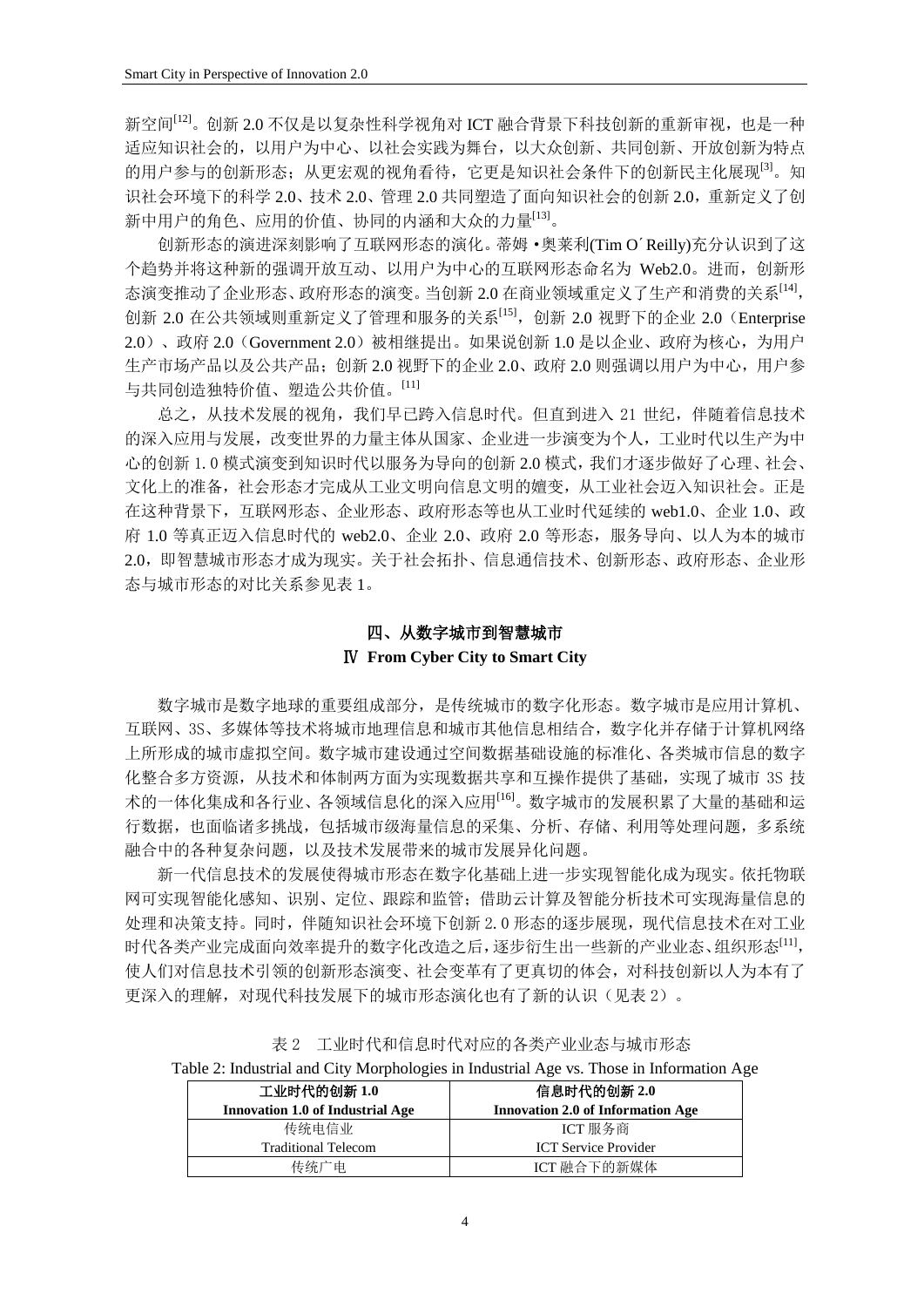| <b>Cyber City</b>                        | <b>Smart City</b>                       |  |
|------------------------------------------|-----------------------------------------|--|
| 数字城市                                     | 智慧城市                                    |  |
|                                          |                                         |  |
|                                          |                                         |  |
| Government 1.0                           | Government 2.0                          |  |
| 政府 1.0                                   | 政府 2.0                                  |  |
| Enterprise 1.0                           | Enterprise 2.0                          |  |
| 企业 1.0                                   | 企业 2.0                                  |  |
| Highly Structural organization           | wireless, ad hoc, self-organization     |  |
| 基于机构的高度结构化                               | 基于个体的无线、多跳、点对点、自组织                      |  |
| Producer-centric manufacturing paradigm  | User-centric Service Paradigm           |  |
| 以生产者为中心的生产范式                             | 以用户为中心的服务范式                             |  |
| Hierarchy, Closed Organization           | Agile, Open, Collaborative Organization |  |
| 科层制封闭组织                                  | 灵活外包开放协作组织                              |  |
| <b>In-house Office</b>                   | Mobile Office                           |  |
| 办公室办公                                    | 移动办公                                    |  |
| Traditional laboratory                   | Open Innovation Space                   |  |
| 传统实验室                                    | 开放创新空间                                  |  |
| <b>Traditional Industrial Automation</b> | Intelligence of Internet of Things      |  |
| 传统工业自动化                                  | 物联网智能化                                  |  |
| Friends-making Website                   | Social Network Service                  |  |
| 交友网站                                     | SNS 社交网络                                |  |
| Portal                                   | Social Media such as micro-blog         |  |
| 门户网站                                     | 微博等社交媒体                                 |  |
| Traditional Broadcasting and Television  | New Media of ICT convergence            |  |

研究机构 Forrester 对智慧城市的定义为:通过智能计算技术的应用,使得城市管理、教育、 医疗、房地产、交通运输、公用事业和公众安全等城市组成的关键基础设施组件和服务更互联、 高效和智能<sup>[17]</sup>。从技术发展的视角,李德仁院士认为智慧城市是数字城市与物联网相结合的产物 [18] 。胡小明则从城市资源观念演变的视角论述了数字城市相对应的信息资源、智能城市相对应的 软件资源、网络城市相对应的组织资源之间的关系<sup>[19]</sup>。值得关注的是, 一些城市信息化建设的先 行城市也越来越多的开始从以人为本的视角开展智慧城市的建设,如欧盟启动了面向知识社会创 新 2.0 的 Living Lab 计划, 致力于将城市打造成为开放创新空间, 营造有利于创新涌现的城市生 态[12] 。

对比数字城市和智慧城市,我们可以发现以下六方面的差异。其一,当数字城市通过城市地 理空间信息与城市各方面信息的数字化在虚拟空间再现传统城市,智慧城市则注重在此基础上进 一步利用传感技术、智能技术实现对城市运行状态的自动、实时、全面感知。其二,当数字城市 通过城市各行业的信息化提高了各行业管理效率和服务质量,智慧城市则更强调从行业分割、相 对封闭的信息化架构迈向作为复杂巨系统的开放、整合、协同的城市信息化架构,发挥城市信息 化的整体效能。其三,当数字城市基于互联网形成初步的业务协同,智慧城市则更注重通过泛在 网络、移动技术实现无所不在的互联和随时随地随身的智能融合服务。其四,当数字城市关注数 据资源的生产、积累和应用,智慧城市更关注用户视角的服务设计和提供。其五,当数字城市更 多注重利用信息技术实现城市各领域的信息化以提升社会生产效率,智慧城市则更强调人的主体 地位,更强调开放创新空间的塑造及其间的市民参与、用户体验,及以人为本实现可持续创新和 价值创造。其六,当数字城市致力于通过信息化手段实现城市运行与发展各方面功能,提高城市 运行效率,服务城市管理和发展,智慧城市则更强调通过政府、市场、社会各方力量的参与和协 同实现城市公共价值塑造和独特价值创造。

智慧城市不但广泛采用物联网、云计算、人工智能、数据挖掘、知识管理、社交网络等技术 工具,也注重用户参与、以人为本的创新 2.0 理念及其方法的应用,以实现智慧技术高度集成、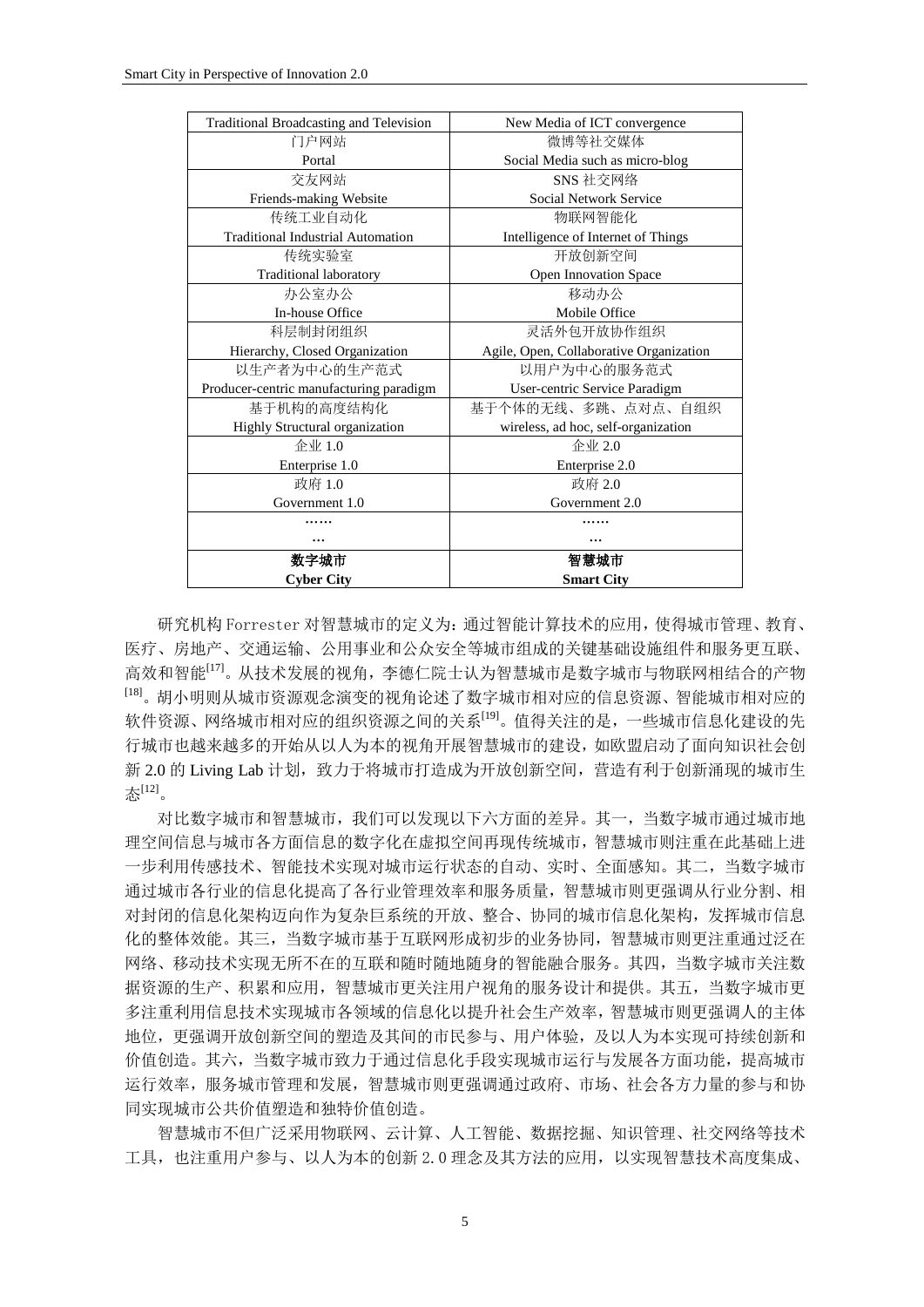智慧产业高端发展、智慧服务高效便民,完成从数字城市向智慧城市的跃升。智慧城市将是创新 2.0 时代以人为本的可持续创新城市。

#### 五、智慧城市的国际实践、特征与内涵

#### Ⅴ **Smart City: Global Practices, Features and Connotation**

#### **1**.智慧城市的国际实践

2008年11月, 在纽约召开的外国关系理事会上, IBM 提出了"智慧的地球" 这一理念, 进 而引发了智慧城市建设的热潮。

欧盟于 2006 年发起了欧洲 Living Lab 组织,它采用新的工具和方法、先进的信息和通讯技 术来调动方方面面的"集体的智慧和创造力",为解决社会问题提供机会。该组织还发起了欧洲 智慧城市网络。Living Lab 完全是以用户为中心,借助开放创新空间的打造帮助居民利用信息技 木和移动应用服务提升生活质量,使人的需求在其间得到最大的尊重和满足[12]。

2009 年,迪比克市与 IBM 合作,建立美国第一个智慧城市。利用物联网技术, 在一个有六 万居民的社区里将各种城市公用资源(水、电、油、气、交通、公共服务等等)连接起来,监测、 分析和整合各种数据以做出智能化的响应,更好的服务市民。

日本 2009 年推出"I-Japan 智慧日本战略 2015",旨在将数字信息技术融入生产生活的每个 角落,目前将目标聚焦在电子政务治理、医疗健康服务、教育与人才培养三大公共事业领域。

韩国以网络为基础,打造绿色、数字化、无缝移动连接的生态、智慧型城市。通过整合公共 通讯平台,以及无处不在的网络接入,消费者可以方便的开展远程教育、医疗、办理税务,还能 实现家庭建筑能耗的智能化监控等。

新加坡 2006年启动"智慧国 2015"计划,通过物联网等新一代信息技术的积极应用,将新 加坡建设成为经济、社会发展一流的国际化城市。在电子政务、服务民生及泛在互联方面,新加 坡成绩引人注目。其中智能交通系统通过各种传感数据、运营信息及丰富的用户交互体验,为市 民出行提供实时、适当的交通信息。

美国麻省理工学院比特和原子研究中心发起的 Fab Lab(微观装配实验室)基于从个人通讯 到个人计算再到个人制造的社会技术发展脉络,试图构建以用户为中心、面向应用的用户创新制 造环境,使人们即使在自己的家中也可随心所欲的设计和制造他们想象中的产品,从另外一个视 角解读了智慧城市以人为本的内涵[20]。

#### **2**.智慧城市的特征

各国在智慧城市方面的探索与实践,都注重通过新一代信息技术的应用,从市民需求出发, 以各种基础网络为支撑建设感知设施,通过信息的融合分析提供智能服务。我们关注到,国际上 智慧城市的先行者还特别强调以市民为中心,强调用户参与、社会参与的开放创新空间构建。欧 盟在对中小城市开展的智慧城市评价中,梳理了智慧经济、智慧公众、智慧管理、智慧移动性、 智慧环境、智慧生活 6 大维度 31 个方面 74 项指标<sup>[21]</sup>,体现了智慧城市建设中以人为本、强化 服务、强化价值创造的创新 2.0 理念。

智慧城市的四大基础特征体现为:全面智能的感知、宽带泛在的互联、智能融合的应用以及 以人为本的可持续创新。

第一,全面智能的感知。通过传感技术,实现对城市管理各方面监测和全面感知。智慧城市 利用各类随时随地的感知设备和智能化系统,智能识别、立体感知城市环境、状态、位置等信息 的全方位变化,对感知数据进行融合、分析和处理,并能与业务流程智能化集成,继而主动做出 响应,促进城市各个关键系统和谐高效的运行。

第二,宽带泛在的互联。各类宽带有线、无线网络技术的发展为城市中物与物、人与物、人 与人的全面互联、互通、互动,为城市各类随时、随地、随需、随意应用提供了基础条件。宽带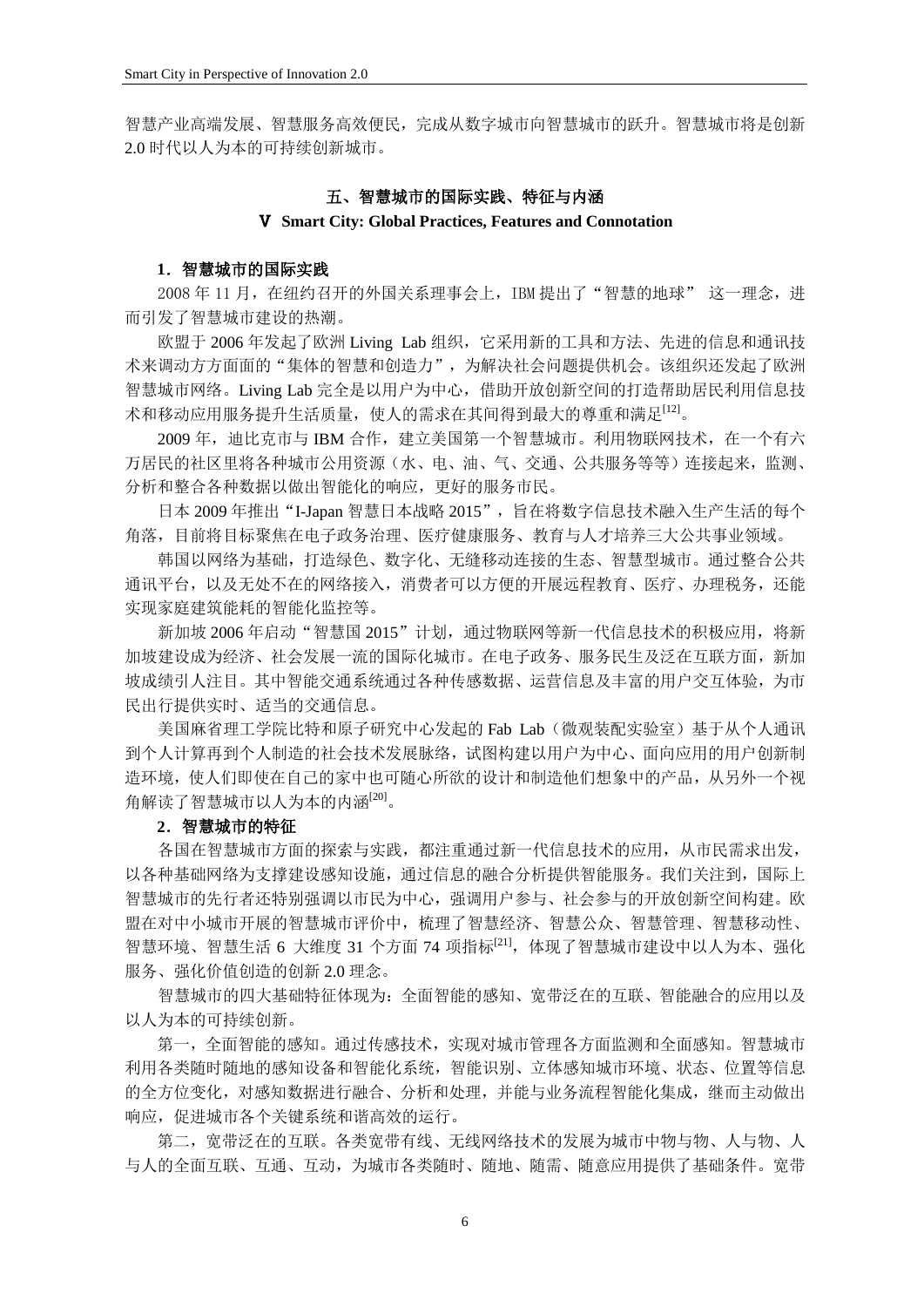泛在网络作为智慧城市的"神经网络",极大的增强了智慧城市作为自适应系统的信息获取、实 时反馈、随时随地智能服务的能力。

第三,智能融合的应用。现代城市及其管理是一类开放的复杂巨系统,新一代全面感知技术 的应用更增加了城市的海量数据[22]。集大成,成智慧[23]。基于云计算,通过智能融合技术的应用 实现对海量数据的存储、计算与分析,并引入人的"智慧"参与,可大大提升决策支持的能力。 基于云计算平台的大成智慧工程<sup>[24]</sup>将构成智慧城市的"大脑"。技术的融合与发展还将进一步推 动"云"与"端"的结合<sup>[11]</sup>,推动从个人通讯、个人计算到个人制造的发展<sup>[20]</sup>,推动实现智能融 合、随时、随地、随需、随意的应用,进一步彰显个人的参与和用户的力量[3]。

第四,以人为本的可持续创新。面向知识社会的下一代创新重塑了现代科技以人为本的内涵, 也重新定义了创新中用户的角色、应用的价值、协同的内涵和大众的力量。智慧城市的建设尤其 注重以人为本、市民参与、社会协同的开放创新空间的塑造以及公共价值与独特价值的创造。注 重从市民需求出发,并通过维基、微博、Fab Lab、Living Lab 等工具和方法强化用户的参与,汇 聚公众智慧,不断推动用户创新、开放创新、大众创新、协同创新,以人为本实现经济、社会、 环境的可持续发展。

#### **3**.智慧城市的内涵

伴随网络帝国的崛起、移动技术的融合发展以及创新的民主化进程,知识社会环境下的智慧 城市是继数字城市之后信息化城市发展的高级形态。智慧城市是新一代信息技术支撑、知识社会 创新 2.0 环境下的城市形态,通过新一代信息技术支撑实现全面智能感知、宽带泛在互联、智能 融合应用,推动以用户创新、开放创新、大众创新、协同创新为特征的以人为本的可持续创新。

从技术发展的视角,智慧城市建设要求通过以移动技术为代表的物联网、云计算等新一代信 息技术应用实现全面感知、泛在互联、普适计算与融合应用。从社会发展的视角,智慧城市还要 求通过维基、社交网络、Fab Lab、Living Lab 等工具和方法的应用,实现以用户创新、开放创新、 大众创新、协同创新为特征的知识社会环境下的可持续创新,强调通过价值创造,以人为本实现 经济、社会、环境的全面可持续发展。

#### 六、智慧城管:面向创新 2.0 的智慧城市实践

#### Ⅵ **Smart City Administration: The Practice of Smart City towards Innovation 2.0**

智慧城市管理与公共服务、智慧政府是智慧城市的重要方面<sup>[25]</sup>。智慧城管是以新一代信息通 信技术为支撑、面向知识社会创新 2.0 的城市管理新模式。其在理念上强调以用户创新、大众创 新、开放创新、协同创新为特征的知识社会环境下以人为本的可持续创新;在技术上要求通过移 动技术、物联网、云计算等新一代信息技术以及维基、社交媒体、Living Lab、Fab Lab 等工具和 方法的应用,实现全面智能的感知、宽带泛在的互联、智能融合的应用、以人为本的可持续创新, 突出城市管理的智能化、人本化服务转型。

北京市城市管理部门借鉴国内外智慧城市建设的先进经验,以城管物联网平台建设为载体, 积极探索物联网、云计算、移动互联网等新一代信息技术应用,并积极打造面向知识社会的创新 2.0 模式,推动从数字城管向智慧城管的跨越。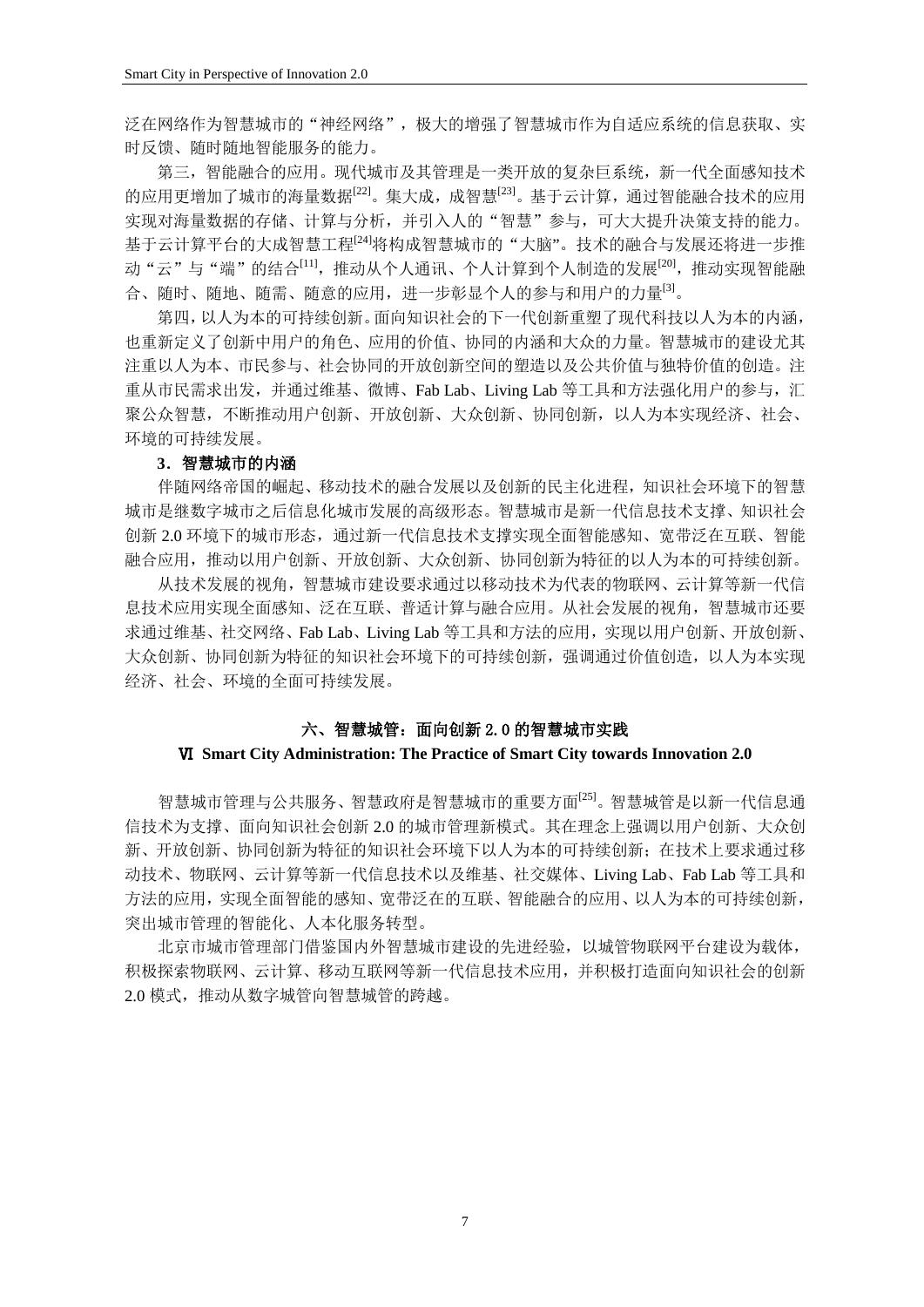

图 1 基于物联网的智慧城管建设的总体架构图 Figure 1: General Framework of Smart City Administration based on Internet of things

基于物联网的智慧城管总体架构(参见图 1)自底向上分为"感、传、知、用"四个层,即 感知层、传输层、支撑层、应用层,同时建设安全保障体系、标准规范体系作为支撑。

感知层通过无线射频、卫星定位、视频监控、噪音监测、状态监测、执法城管通、市民城管 通等多元传感设备,实现身份识别、位置感知、图像感知、状态感知等多方面感知,全面增强城 市管理感知能力。传输层依托全市共建的有线、无线宽带等网络,实现城市管理对象与机构、人 员及广大市民之间的泛在互联。支撑层将保障城管物联网平台所需要的 IT 基础设施,构建北京 城管云,提供各类数据和业务的存储、运算、分析与服务功能。应用层以城管地图公共服务系统 建设为牵引,通过新一代信息技术工具及社会工具应用构筑面向创新 2.0 的公共服务新模式<sup>[26]</sup>, 强化扁平指挥与敏捷反应能力,并以从定性到定量的综合集成方法为指导,在巡查监察、综合执 法、公共服务等系统基础上构建基于大成智慧工程的综合集成研讨厅,形成智能融合的应用,强 化智能化、科学化决策和人性化服务能力。

北京在城管信息化建设中重视用户体验和参与,重视市民及社会的参与,借鉴 Living Lab、 Fab Lab 等面向知识社会的创新 2.0 方法论,致力于将基于物联网的智慧城管构建作为开放创新 空间建设的载体,形成人民城市人民管的氛围,实践"城市让生活更美好"的追求,为城市及 生活其间的市民塑造公共价值、创造独特价值。依托标准规范体系及标准化建设,智慧城市将 强化开放数据标准、开放平台接口规范、用户参与及用户体验设计规范等标准规范的建设,推 动用户创新、开放创新、大众创新、协同创新。

当创新 2.0 与新公共服务的浪潮汇聚推动了政府 2.0[11], 创新 2.0 与信息化城市建设的浪潮汇 聚则推动了智慧城市。政府 2.0 与智慧城市的潮流进一步汇聚,共运同塑造了智慧城管。智慧城管 是新一代信息技术、知识社会创新 2.0 环境下的城市管理再创新,它以物联网、云计算为代表的 新一代信息技术为支撑,通过全面智能感知、宽带泛在互联、智能融合应用,形成以市民为中心、 城市社会为舞台的用户创新、开放创新、大众创新、协同创新,将以人为本的价值实现提升到一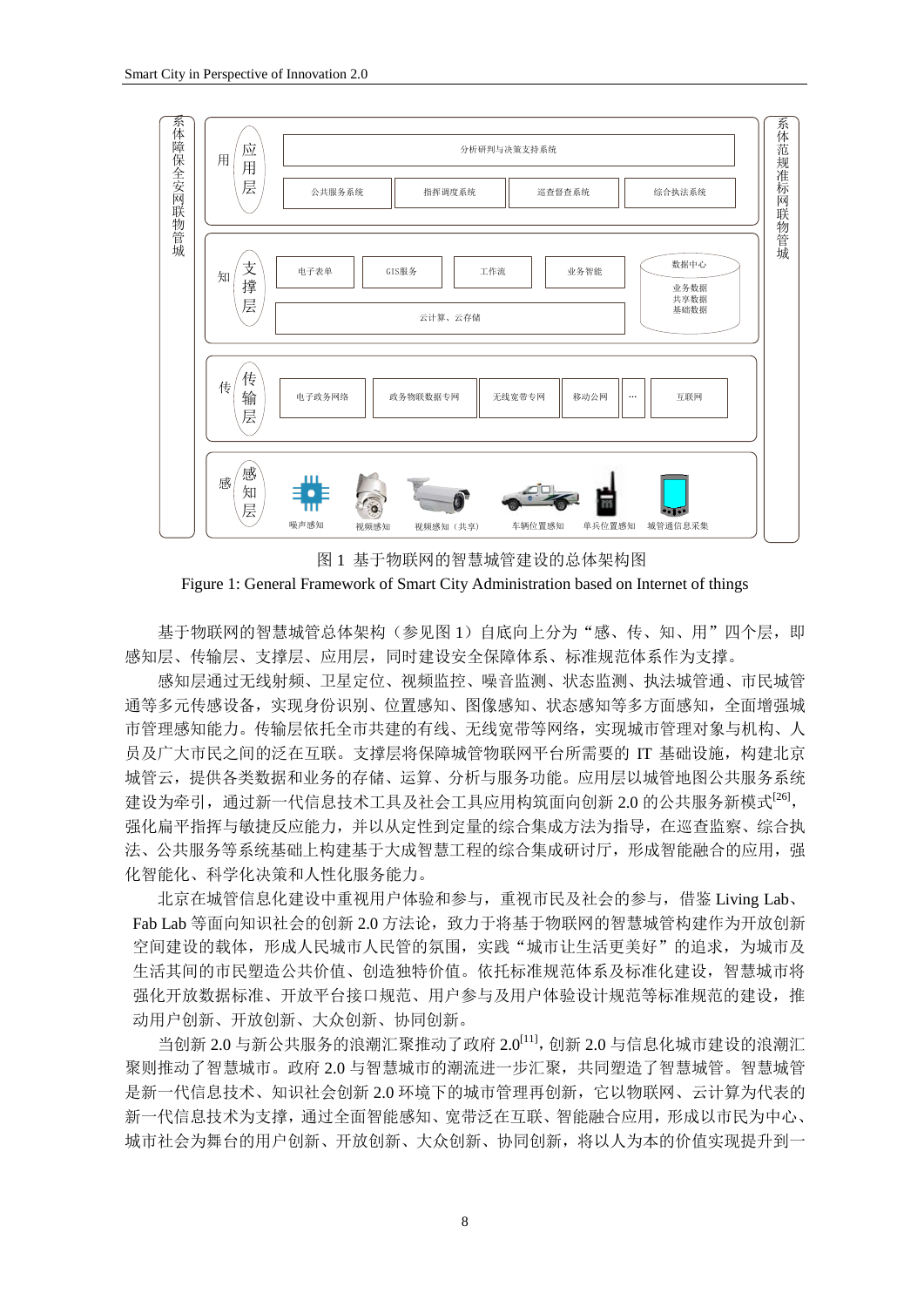个新的高度,实现城市管理者、市场、社会多方协同的公共价值塑造和独特价值创造,实现城市 管理从生产范式向服务范式的转变。

## 七、结语 Ⅶ **Conclusion**

伴随信息通信技术的演进、知识社会的发展以及创新的民主化进程,新一代信息技术及其催 生的创新 2.0 正重塑着当代社会,为城市发展与社会管理带来崭新的机遇。智慧城市是继数字城 市以后信息化城市发展的高级形态。智慧城市不仅体现在以物联网、云计算、移动互联网为代表 的新一代信息技术的充分应用,还体现在以维基、社交网络、Fab Lab、Living Lab 为代表的工具 和方法的应用。通过全面智能的感知、宽带泛在的互联、智能融合的应用,智慧城市将实现以用 户创新、开放创新、大众创新、协同创新为特征的知识社会环境下的可持续创新,成为一个充满 生机与活力的有机生命体,塑造城市的公共价值并为生活其间的每一位市民创造独特的价值。总 之,智慧城市以新一代信息技术为支撑,是创新 2.0 时代以人为本的城市形态。

#### 参考文献

[1] Borja, J. and Castells, M. Local and Global Management of Cities in the Information Age, Earthscan, London. 1997

[2] Song G., Zhang N. and Meng Q. Innovation 2.0 as a Paradigm Shift: Comparative Analysis of Three Innovation Modes, in Proceedings of the 2009 International Conference on Engineering Management and Service Sciences, Beijing, China. 2009

[3] 宋刚,张楠.创新 2.0:知识社会环境下的创新民主化[J]. 中国软科学,2009,(10):60-66

[4] Song G. and Cornford T. Mobile Government: Towards a Service Paradigm, in Proceedings of the 2nd International Conference on e-Government, University of Pittsburgh, USA. 2006: 208-218

[5] 宋刚. 移动技术在城市管理中的应用:英国游牧项目及其启示[J]. 城市管理与科技, 2005, 7(3): 103-106 [6] 北京市城管执法局. 物联网是继计算机、互联网之后世界信息产业发展的第三次浪潮[J]. 北京城管信息装 备动态, 2010, (2): 2-3

[7] Castells, M. The Informational City. Blackwell. Oxford. 1989

[8] Castells M. The Rise of the Network Society, Cambridge, MA: Blackwell, 1996

[9] Song G. Transcending e-Government: a Case of Mobile Government in Beijing[C]//Kushchu I, Kuscu H. Proceedings of the First European Conference on Mobile Government. Brighton: Sussex University, 2005:476—485

[10] Mol A. and Law J. "Regions, Networks and Fluids: Anaemia and Social Topology.", Social Studies of Science. 1994, (24): 641-671.

[11] 宋刚,孟庆国. 政府 2.0:创新 2.0 视野下的政府创新[J]. 电子政务,2012,(2/3)

[12] 宋刚,纪阳,唐蔷,张楠. Living Lab 创新模式及其启示. 科学管理研究, 2008, 26(3): 4-7

[13] 宋刚.钱学森开放复杂巨系统理论视角下的科技创新体系——以城市管理科技创新体系构建为例[J]. 科学 管理研究,2009,27(6):1-6

[14] Dames, M., Robson, D., Smith, M. and Tumilty, T. Innovation 2.0: Refining boundaries between producers and consumers. Journal of the Institute of Telecommunications Professionals, 2007, 1(2): 41-49

[15] Tapscott, D., A. D Williams, and D. Herman. "Government 2.0: Transforming government and governance for the twenty-first century." New Paradigm. 2007